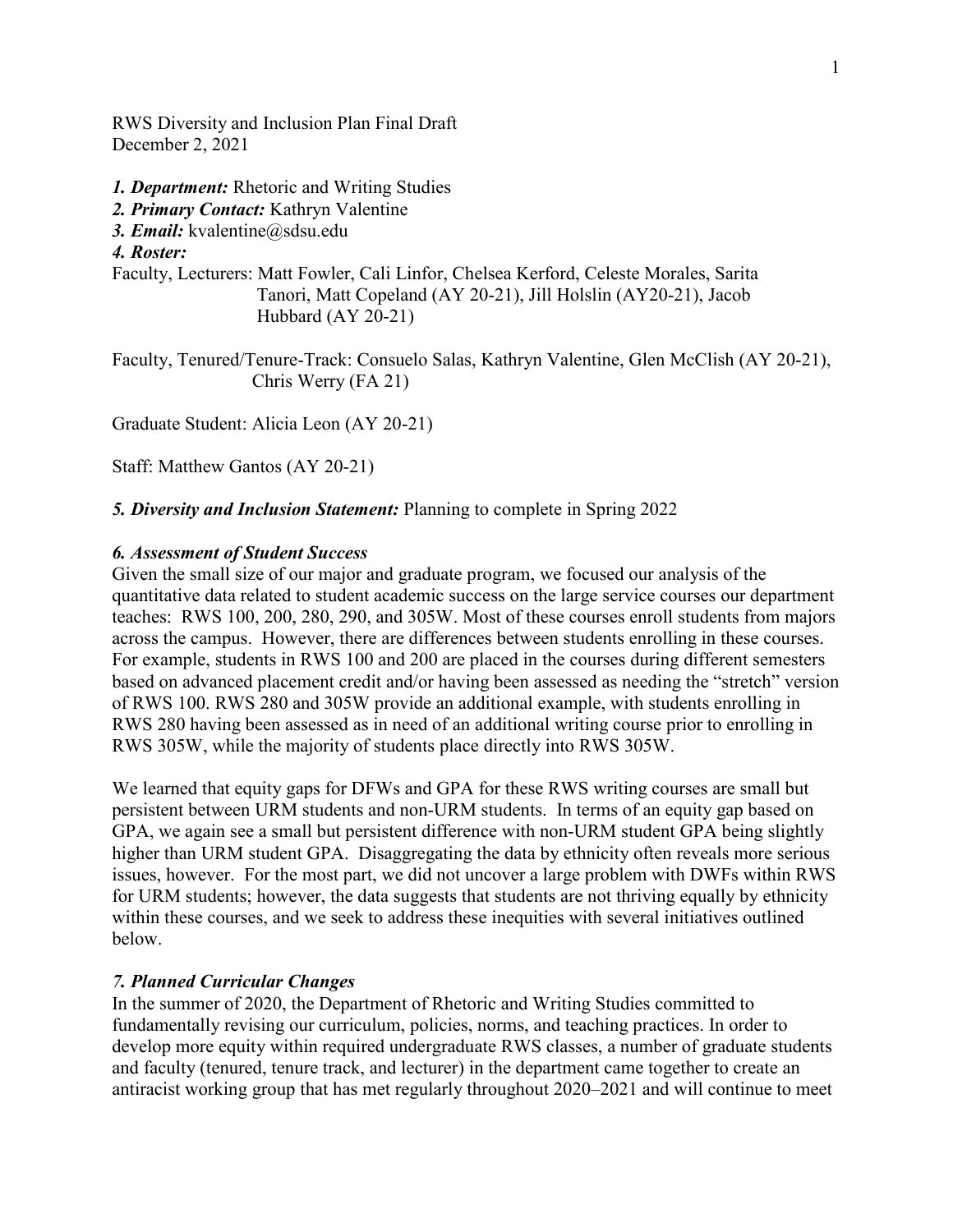in 2021–2022. This group, which is autonomous from—but working in conjunction with—the department's mandated diversity committee, is dedicated to helping the department become more equitable in our teaching practices. Several of their initiatives have been to draft a mission statement, to begin to discuss revision of our current SLOs so that they include skills and capacities related to anti-racist rhetorical practice and analysis of arguments with respect to ideologies such as colonialism and other forms of systematic racism, to plan a redesign of assignment types across RWS 100, 200, 290, and 305W, to propose a revision of our assessment practices, and to reimagine a more inclusive pedagogy for students. Additional efforts in 2020– 2021 included developing a Pedagogy Speaker series featuring five speakers (five from other academic institutions) on instructionally related topics such as extending the reach of Aristotelian proofs, teaching students about counterstory, helping students understand the power of their family histories and life stories, and developing a keener sense of multilingual students. An NEH Initiatives grant has been submitted to support some of this work, but regardless of the outcome of the grant proposal, the working group is committed to exploring the curricular and pedagogical changes that will assist us in creating a more equitable learning environment for our students. We are also continuing the Pedagogy Seminar series currently in 2021–2022 with two speakers on topics including labor-based grading and anti-racist approaches to writing programs for Fall 2021. Matt Fowler is acting as the diversity coordinator for 2021–2022 and is currently helping both the working group and the official diversity committee with their efforts. Since the specific DFW and GPA equity gaps identified above are now well known to us, we have a clearer sense of where the key reforms and revisions are most needed. For example, a department committee is working on revised outcomes for RWS 290, which focuses on business writing, during Fall 2021 and the outcomes are moving through the department's approval process. The RWS 290 outcome most relevant to diversity and inclusion work is the following: "Analyze rhetorical situations in business contexts to assess equity within organizational structures based on factors such as gender, race, class, sexuality, religion, disability, and politics."

## *8. Planned Strategies and Interventions*

**GOAL 1**: Put structures and processes in place that will allow us to continue to diversify faculty and staff, especially with respect to increasing percentages of URM TT and Lecturer faculty in Rhetoric and Writing Studies.

### **Hiring Strategies and Interventions**

1.1 Search committee members in RWS who conduct faculty tenure-line hiring should complete implicit bias training (required for faculty and recommended for staff).

- Resources: Program funded by the division of Student Affairs and Campus Diversity (SACD); Committee members will need to dedicate about 2 hours to complete training. Assigned time needed for lecturer faculty compensation to participate in trainings.
- Responsibility: Chair of search committee and department chair.
- Assessment: Dean's office and department chair.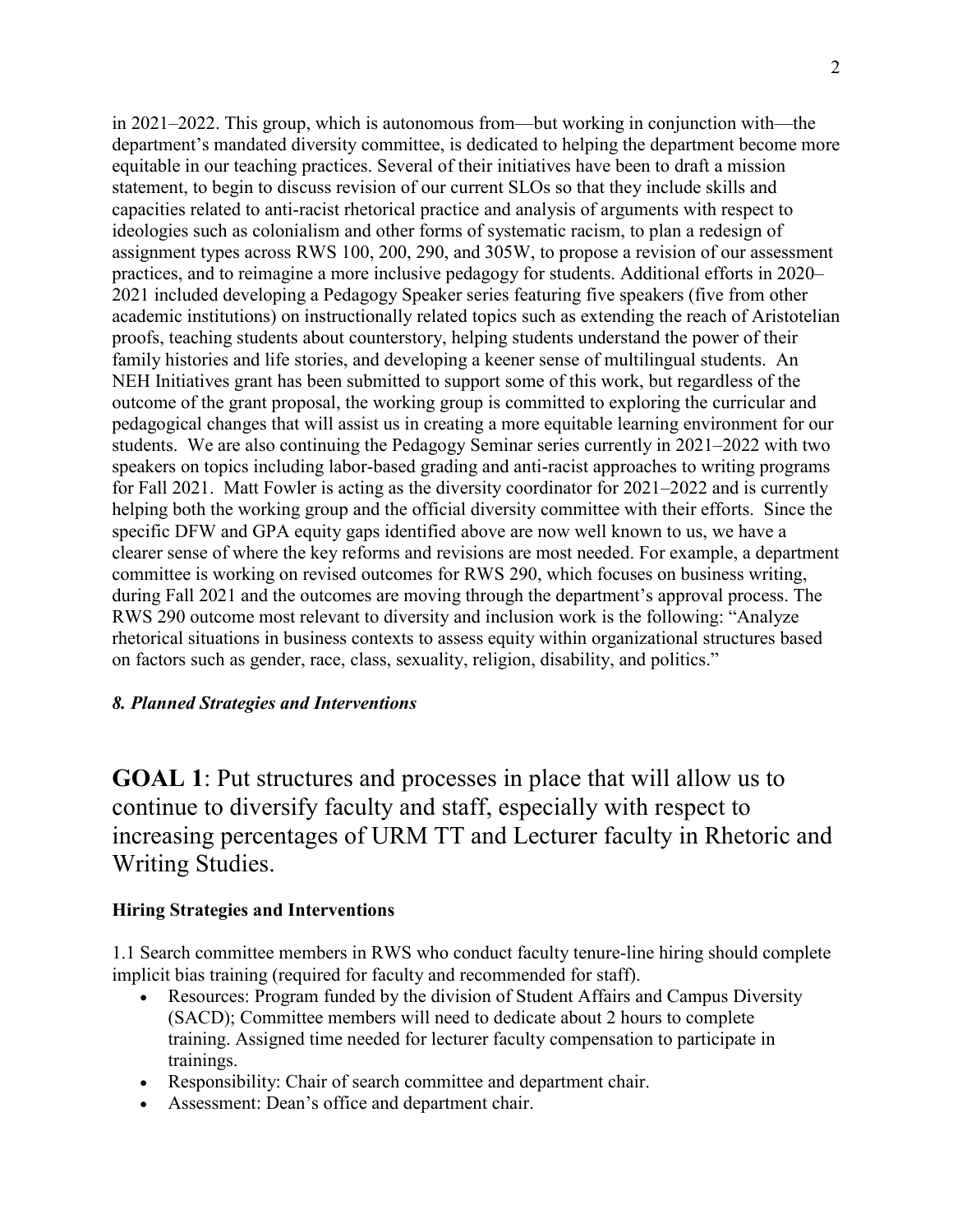1.2 Tenure-track faculty search committees in RWS will include a certified inclusion representative.

- Resources: Program funded by the Chief Diversity Officer; Search chair or department chair will need to spend time arranging for the representative.
- Responsibility: Chair of search committee and department chair.
- Assessment: The department will submit a report to the College Diversity Council detailing the implementation of this intervention.

1.3 From the Building on Inclusive Excellence (BIE) (https://diversity.sdsu.edu/cie/bie) criteria (listed below), RWS will incorporate at least two criteria into their searches for faculty and staff.

- Resources: Program funded by the Division of Student Affairs and Campus Diversity (SACD).
- Responsibility: Chair of search committee and department chair.
- Assessment: The department will submit an annual report to the College Diversity Council detailing implementation of this intervention.

1.4 RWS will seek a broad-based racial, ethnic, gender, and class applicant pool proportional to available representation of underrepresented populations in our society and local communities when hiring.

- Resources needed: The university and CAL should provide hiring committees and individuals with the necessary resources, logistics, and information-sharing to work within and outside of traditional venues, sites, and locations for dissemination of job advertisement in order to encourage and attract a diverse pool of applicants.
- Responsibility: Chair of search committee and department chair.
- Assessment: The department will submit an annual report to the College Diversity Council detailing implementation of this intervention.

1.5 RWS will seek additional ways to create diverse pools of applicants for tenure-line and lecturer positions, such as posting calls for applicants to Interfolio and to Disciplinary Listservs (such as RhetMap, Identity Group Caucus listservs) and Hiring Websites (such as GlassDoor, LinkedIn, EDD).

- Resources needed: None.
- Responsibility: Chair of search committee and department chair.
- Assessment: The chairs will submit an annual report to the department Diversity Committee

1.6 RWS will seek additional ways to streamline hiring for lecturer positions, such as creating documentation that outlines the hiring process.

- Resources needed: None.
- Responsibility: Department chair and Diversity Coordinator
- Assessment: The chair and coordinator will submit a report to the department Diversity Committee when this work is complete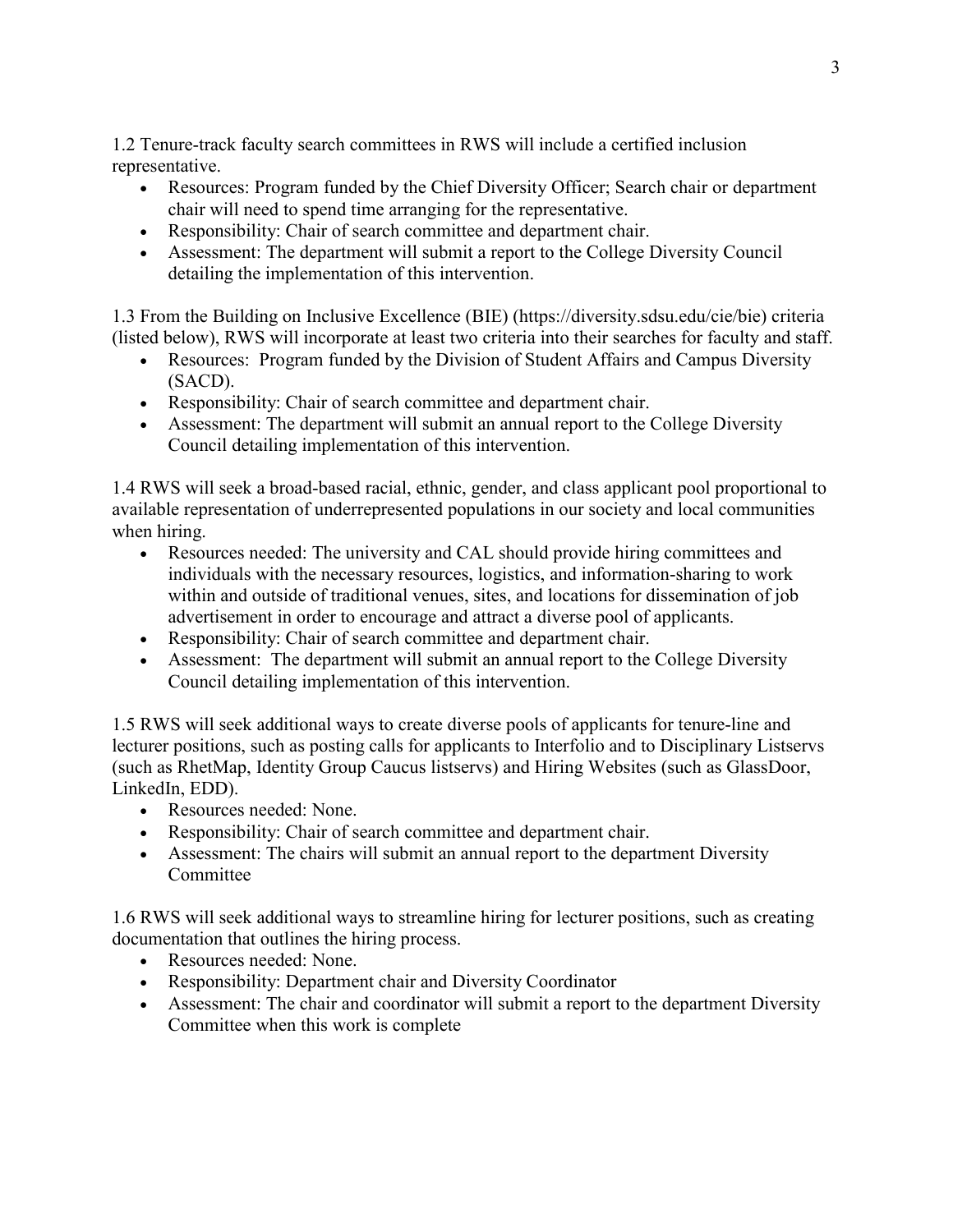# **Goal 2** Retain and improve the climate for diverse faculty and staff in Rhetoric and Writing Studies.

# **Retention and Climate Strategies and Interventions**

2.1 Continue to support the diversity coordinator position that will contribute to the department's efforts with diverse and inclusive pedagogy and curriculum, outreach to faculty and staff, and chair the diversity committee.

- Resources: Assigned time funding
- Responsibility: Department Chair
- Assessment: Annual report to the Department Chair

2.2 Establish a Standing Diversity Committee consisting of at least 1 Staff Member, 1 Graduate Student, 1 Lecturer, and 1 Tenure Track or Tenured Professor.

- Resources Needed: None
- Responsibility: Department Chair, Diversity Coordinator
- Assessment: Regular reports to Department Chair, RWS Council

2.3 Share information about and encourage faculty and staff to create and/or join existing groups, networks, and workshops focused on supporting diversity, including but not limited to the following: employee resource groups, Center for Inclusion and Equity programs, RWS Anti-Racism Working Group.

- Resources needed: Programs funded centrally or already in place in the department.
- Responsibility: Diversity Coordinator, Department Chair
- Assessment: Annual report to Diversity Committee

2.4 Support mentoring programs for newer RWS faculty and staff as well as returning teaching associates and encourage participation in the reinstated college wide mentoring programs.

- Resources needed: None needed for college wide program; Avoid cultural taxation by providing adequate assigned time to department faculty engaging in exceptional service through mentoring in the department
- Responsibility: Director of Lower Division Writing, Department Chair, RWS Lecturer's Council
- Assessment: Annual report to RWS Council

2.5 Survey faculty and staff at least every three years to better understand the department climate and what might be needed to support the work of the department, particularly work that creates equitable working conditions and educational experiences for diverse staff, faculty, and students.

- Resources needed: None
- Responsibility: Department Chair, Diversity Coordinator
- Assessment: In years a survey is administered report to Diversity Committee

2.6 Continue to seek ways to balance course offering between spring and fall semesters, with attention to lower division writing courses, in conjunction with other efforts to retain faculty.

• Resources needed: None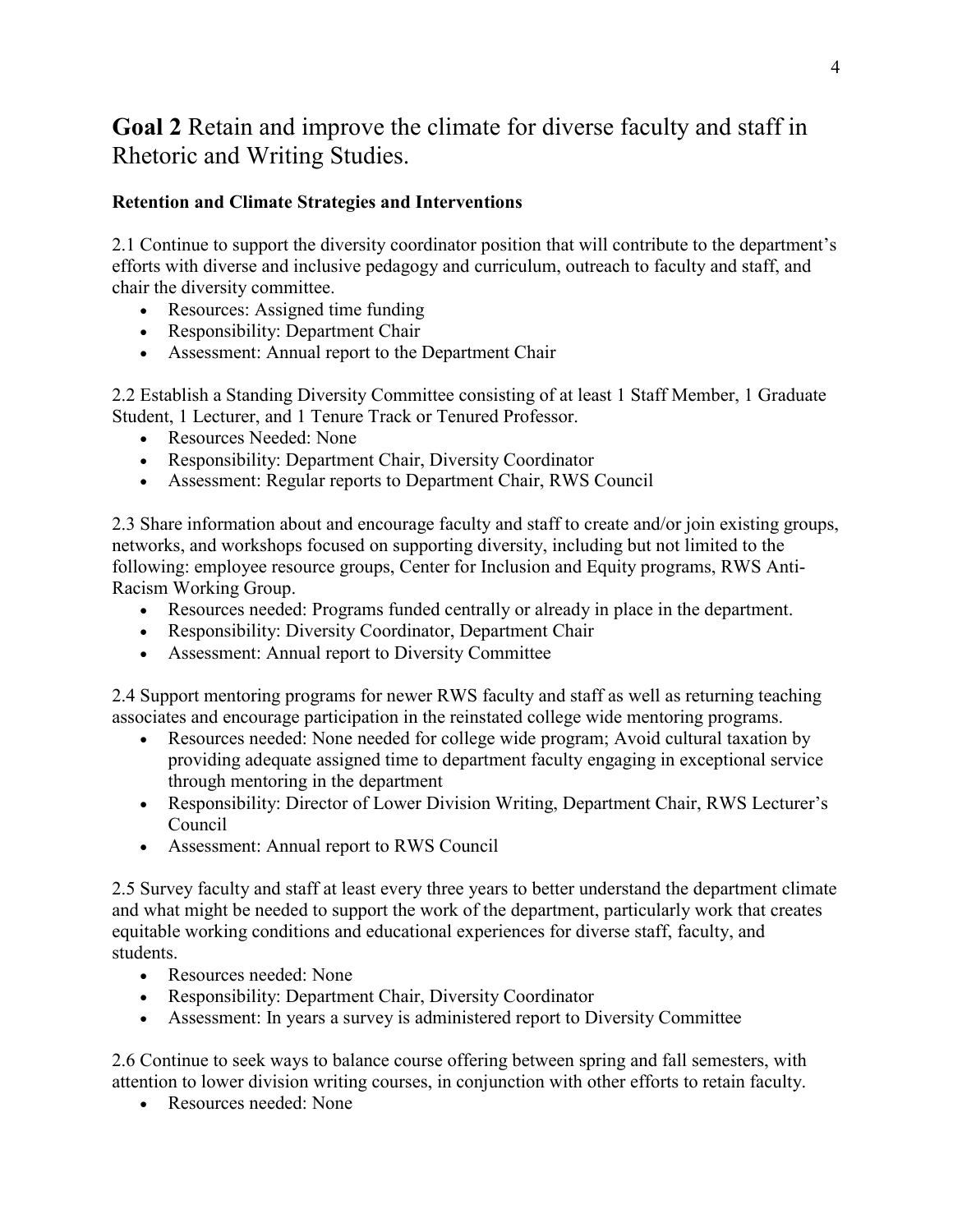- Responsibility: Department Chair, RWS Council
- Assessment: Report to Diversity Coordinator on these efforts

**Goal 3**: Reduce equity gaps in student outcomes and graduation rates and support diverse students in department programs, including lower division writing classes and the undergraduate and graduate programs.

### **Student Support Strategies and Interventions**

3.1 Continuation of RWS Pedagogy Speaker Series

- Resources Needed: Continued funding for speakers
- Responsibility: Department Diversity Committee
- Assessment: Report to Department Chair, RWS Lecturers Council

3.2 Continue attention to diversity and equity through Fall Pedagogy Conference sessions, including sessions related to neurodiversity, anti-racism and equity, and building inclusive syllabi.

- Resources Needed: No additional funding needed
- Responsibility: Department Chair
- Assessment: Report to Department Diversity Committee

3.3 Address student equity gaps through initiatives such as development and continued support of equitable and inclusive curriculum practices with attention to equitable and inclusive student learning outcomes, that disciplinary national professional organizations' statement, such as the [Statement on White Language Supremacy"](https://cccc.ncte.org/cccc/white-language-supremacy) (2021) and the Demand for ["Black Linguistic Justice](https://cccc.ncte.org/cccc/demand-for-black-linguistic-justice)  [Statement"](https://cccc.ncte.org/cccc/demand-for-black-linguistic-justice) (2021) from the College Composition and Communication Conference.

- Resources Needed: Assigned time funding for professional development for lecturers and/or class size reductions and/or support for diversity coordinator.
- Responsibility: Department Chair, Diversity Coordinator
- Assessment: Report to Department Diversity Committee

3.4 Address student equity gaps through initiatives such as development and continued support of equitable and inclusive grading policies and assessment practices, including anti-racist assessment and grading practices, disability justice practices, and trauma-informed pedagogy, drawing from national professional organization's statements such as the Writing Program Administration's ["Statement on Anti-Racist Assessment"](http://wpacouncil.org/aws/CWPA/pt/sd/news_article/313021/_PARENT/layout_details/false) (2021).

- Resources Needed: None
- Responsibility: Department Chair, Diversity Coordinator, RWS Council